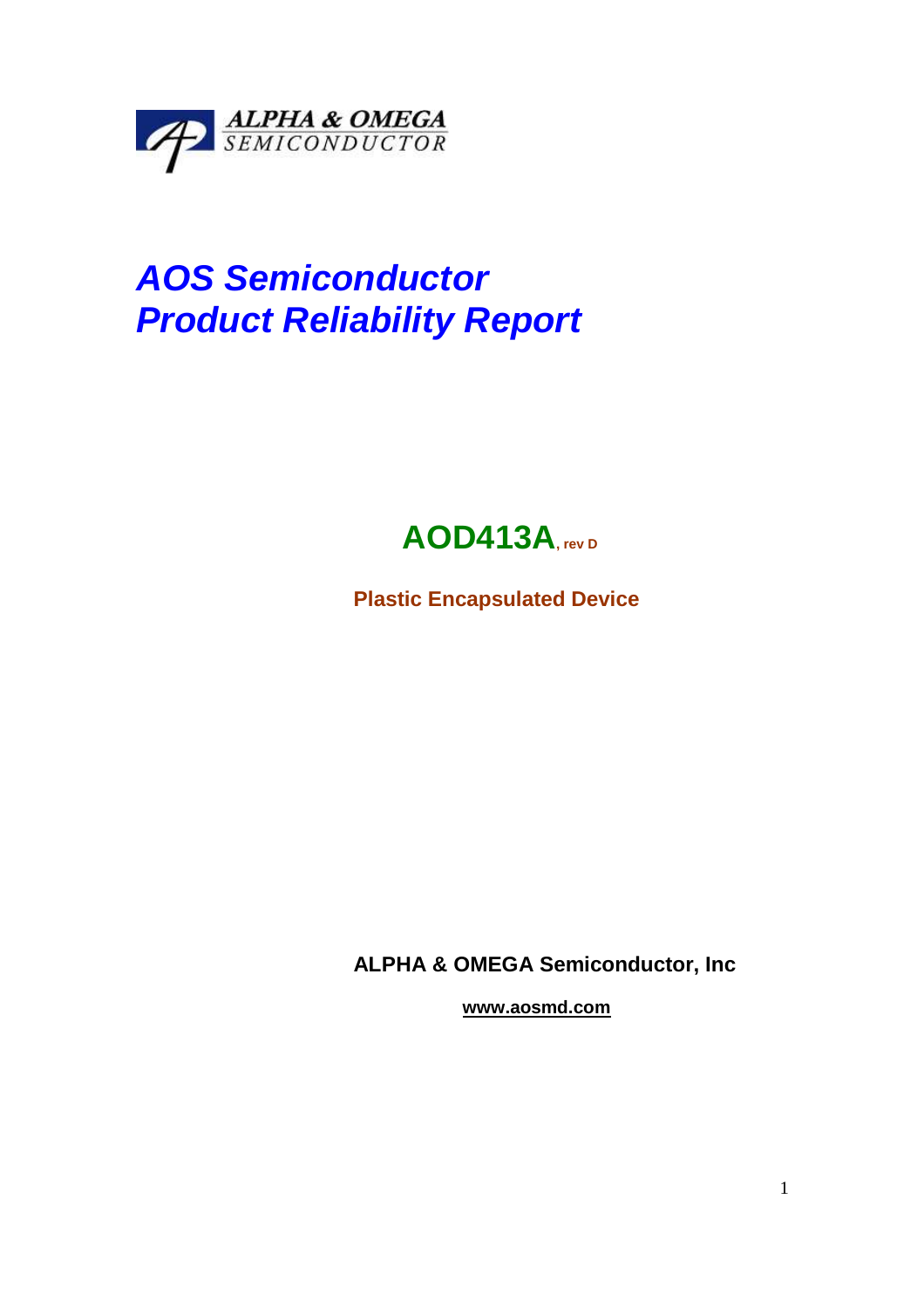

This AOS product reliability report summarizes the qualification result for AOD413A. Accelerated environmental tests are performed on a specific sample size, and then followed by electrical test at end point. Review of final electrical test result confirms that AOD413A passes AOS quality and reliability requirements. The released product will be categorized by the process family and be monitored on a quarterly basis for continuously improving the product quality.

#### **Table of Contents:**

- I. Product Description
- II. Package and Die information
- III. Environmental Stress Test Summary and Result
- IV. Reliability Evaluation
- V. Appendix

#### **I. Product Description:**

The AOD413A uses advanced trench technology and design to provide excellent RDS(ON) with low gate charge. With the excellent thermal resistance of the DPAK package, this device is well suited for high current load applications.

-RoHS Compliant -Halogen Free

Detailed information refers to datasheet.

#### **II. Die / Package Information:**

|                       | <b>AOD413A</b>                                                        |
|-----------------------|-----------------------------------------------------------------------|
| <b>Process</b>        | Standard sub-micron                                                   |
|                       | Low voltage P channel process                                         |
| Package Type          | 3 leads TO252                                                         |
| <b>Lead Frame</b>     | Bare Cu                                                               |
| Die Attach            | Soft solder                                                           |
| <b>Bond wire</b>      | Al & Au wire                                                          |
| <b>Mold Material</b>  | Epoxy resin with silica filler                                        |
| <b>Moisture Level</b> | Up to Level 1 *                                                       |
|                       | Note * based on info provided by assembler and mold compound supplier |